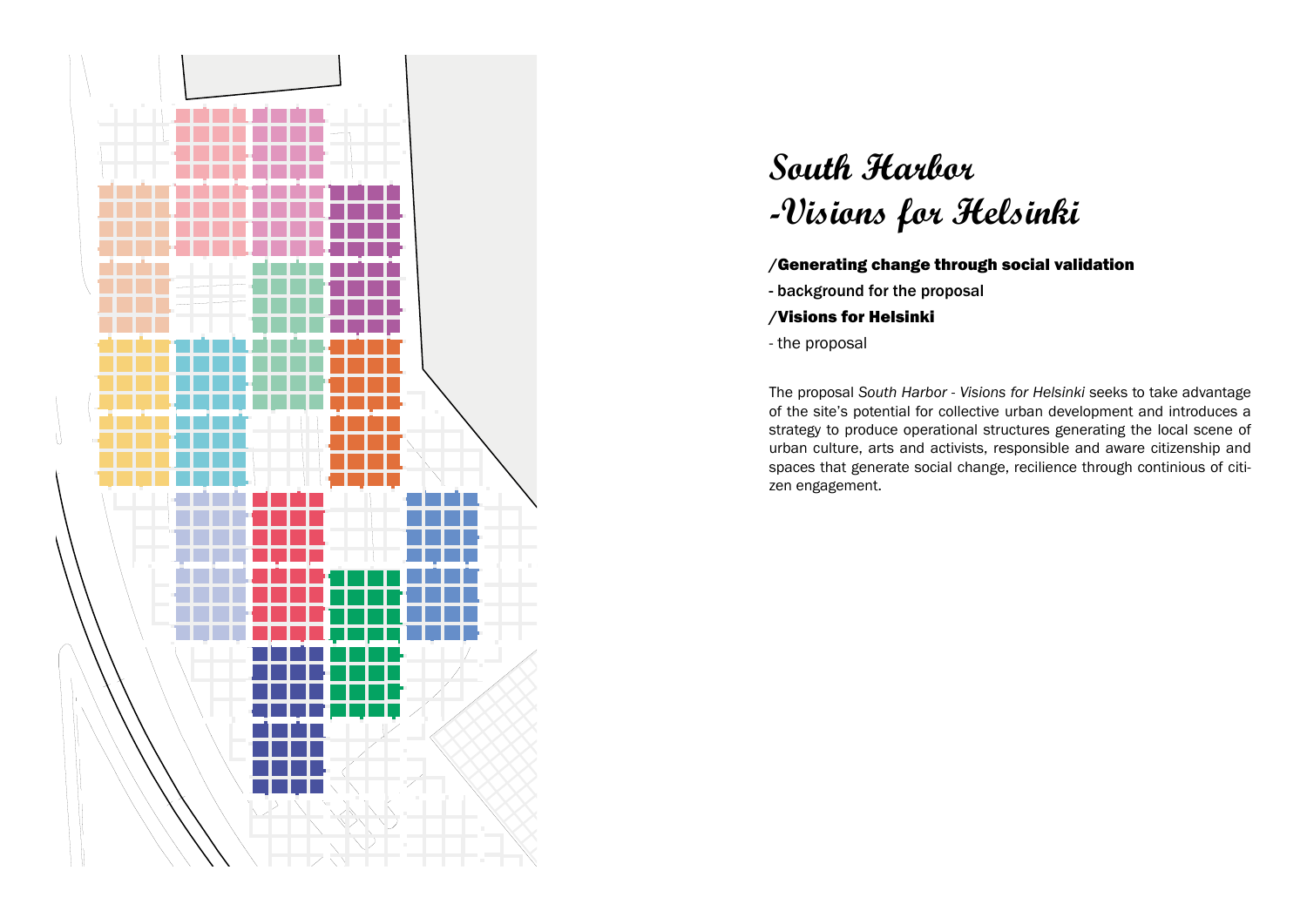South Harbour is a deserted site with a sigh of memory, in it's vastness time stands still. All the consistency of movement and determined directions of the systematic city dissolve in the place. The site can be conceived as a "left-behind" space but not to be considered leftover or waste, while its current qualities are called for to serve a purpose in the city that seeks to constantly to harness it's voids for immediate productivity. The currently predominant scenario of applying a copy-pasted success model on the site in predetermined form, while ignoring some specific potential values of the existing qualities of this place.

That value of the place is in its the breath of purposelessness making the site a neutral non-place, that lets the one who experiences it to tune oneself into another frequency to note the self-evidence of existing conditions of the city. When one is experiencing the city in within its extents but outside of its productive predominant order, one can break free from the numbing restrictions of the surroundings and by gaining a distance to the prevailing conditions be able to envision unforeseen possible futures.<sup>1</sup> The value is also in its emptiness and otherness that evokes the emotions and criticality resulting in a personal, subjective experience, marking the place conciever's own, yet no-one's property. Through the personal experience one starts to position themselves in the city and acknowledging their role to commit and to contribute to the places development.<sup>2</sup>

The potential provided by the absence of the predominant rules of order and ownership, is a social and political one that can, when preserved and utilized rightfully for common interests have far-reaching impacts on the development of the city.<sup>3</sup> The

is immeasurable in the currency of the profit that would be made by applying the suggested success model. When there is no agreement of economic issues, the city could seize the opportunity to think beyond its conventional business model of simply selling the public property. The value of the South Harbor's potential is priceless because places like this are under a threat of being forced under the order of productivity. 4

Once South Harbour is "sold out" to a brand that represents neither the city nor the people it is hosted by, there is a danger that citizens will no-longer truly relate or identifying to the place. When the city that gives out the public space, for attractions serving international investors or tourists, rather than to its inhabitants, it might suffer an inflation of credibility in the eyes of its own citizens, alienating the them from the predominant authorities of the city. Strong contradictions between the makers and the users of the urban spaces will not help in supporting sustained civic practices that breathe the life into the urban spaces and promote the local identity.

The future focus of development and what values it is regarding considering the few remaining places like this might be determined by the fate of the South Harbor site. To restore the valuable qualities of this place does not deny any attempt to use the vacant space. Unarguably the redevelopment of such valuable land should also aim at the main development goals of the city. But it is arguable if the goals like growing global competitiveness, vibrant urban culture and smarter city can best be achieved by applying a model with no sensitivity for local potential, or a proposal that is aiming at serving the common interests and empowering the citizens, who are already devotedly working towards the mutual goals.

Helsinki already has a bunch of active citizen and creative groups that are self-motivated and -organized and relentlessly and unconditionally create activities that generate responsible and aware citizenship and attractive urban life by rapidly es-

Generating change through social validation walue of the places potential to fulfill citizens' collective desires tablishing urban practices that reach their target group. These activities seek to open up urban possibilities by bending the boundaries and restrictions over the use of the city space.

> Sometimes while seeking to occupy the space that is rightfully theirs the citizens cross a line, break a rule and misuse the urban space causing unnecessary confrontations with the authorities. The innocent violations of the city order could be prevented by offering the citizens an opportunity of true participation, not only in form of preventive referendums, but in every step of the urban development from concept to execution. In return for the experienced ownership the citizens are more willing to invest in long term developments.<sup>5</sup> This approach of social validation of a urban developmetn project should be considered in the qualities of the proposal for the South Harbor site to consider the design activities merely as guiding the public in reclaiming their right of producing the production of urban commons.<sup>6</sup>

> To take advantage of the potential of the city's existing activities calls for creating forums and platforms for open discussion and exchanging thriving inspiration as well as new structures allowing easier participation and immediate action. In the following proposal South Harbor is a strategy to transform the site into a mediating space between the authorities, the active organisations and the hiding potentials of the city by collective forces through a democratic development process. This proposal strategy seeks to take advantage of the site's potential for collective urban development and suggests that the spatial outcome should result from the suggested operational structures. The strategy seeks to generate a change in the whole city through this project supporting the local scene of urban culture, arts and activists, generating responsible and aware citizenship and activating spaces that will generate social change and recilience through continuity of positive engagement.

<sup>1</sup> According to Simone Pizzagalli "*Void[..]also the only place where the recollection of reality, the composition of the parts, fragments, of life can happen."* Pizzagalli, Simone, 2013, Schoonderbeek, Marc Ed., *Space, Poetics and Voids*, Architectura & Natura Press, Amsterdam

<sup>2</sup> The acknowledgement of "place identity" is a dynamic phenomenon that develops from oneself 's relation to physical space through lived experience of beliefs, preferences, feelings, following a bond with the place that will impact their engagement in maintaining, improving and responding to changes within those spaces.

Lynne C. Manzo1, Lynne C., Perkins, Douglas D., *Finding Common Ground: The Importance of Place Attachment to Community Participation and Planning*, Journal of Planning Literature, May 2006 vol. 20 no. 4 335-350 3 According to Lefebvre Social space is a social product but also prior to social changes.

Lefebvre, henri, 1974, *The Production of Space,* Translated to English by Nicholson-Smith, Donald, 1991, Blackwell Publishing 4 *"There is a quality even meaner than outright ugliness or disorder, and this meaner quality is the dishonest mask of pretended order, achieved by ignoring or suppressing the real order that is struggling to exist and to be served."* Jacobs, Jane, 1961, *The Death and Life of Great American Cities*, Random House, New York

<sup>5</sup> The acknowledgement of "place identity" is a dynamic phenomenon that develops from oneself's relation to physical space through lived experience of beliefs, preferences, feelings, following a bond with the place that will impact their engagement in maintaining, improving and responding to changes within those spaces.

Lynne C. Manzo1, Lynne C., Perkins, Douglas D., *Finding Common Ground: The Importance of Place Attachment to Community Participation and Planning*, Journal of Planning Literature, May 2006 vol. 20 no. 4 335-350 6 Swyngedouw, Erik, *Designing the Post-Political City and the Insurgent Polis*. Civic City Cahier 5, 2011,Bedford Press, London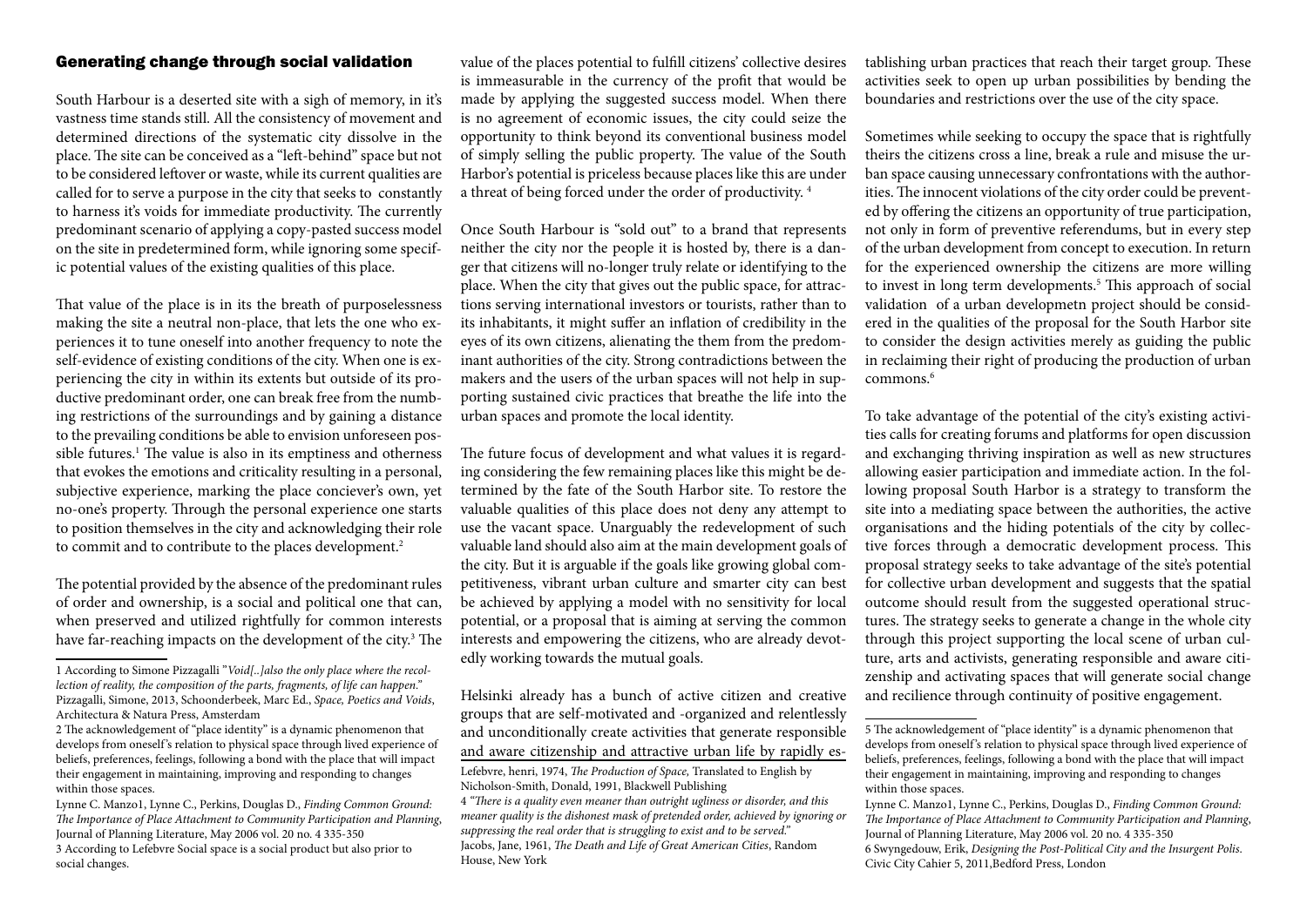

# $\bm{\mathit{V} is}$ ions for Helsinki



# 1. Mapping Potential Places

Project starts by manning out in each district Project starts by mapping out in each district of Helsinki the Potential Places with qualities like those of South Harbor, not yet taken full advantage of.

- the idea 2. Setting the Vision Forum
- 3. Applying the Dictrict Ctrategy 3. Applying the District Strategy
- 5. Building the Beta Spaces
- 6. Displaying, Revise and Funding Execution Ideas
- 7. Executing Execution Ideas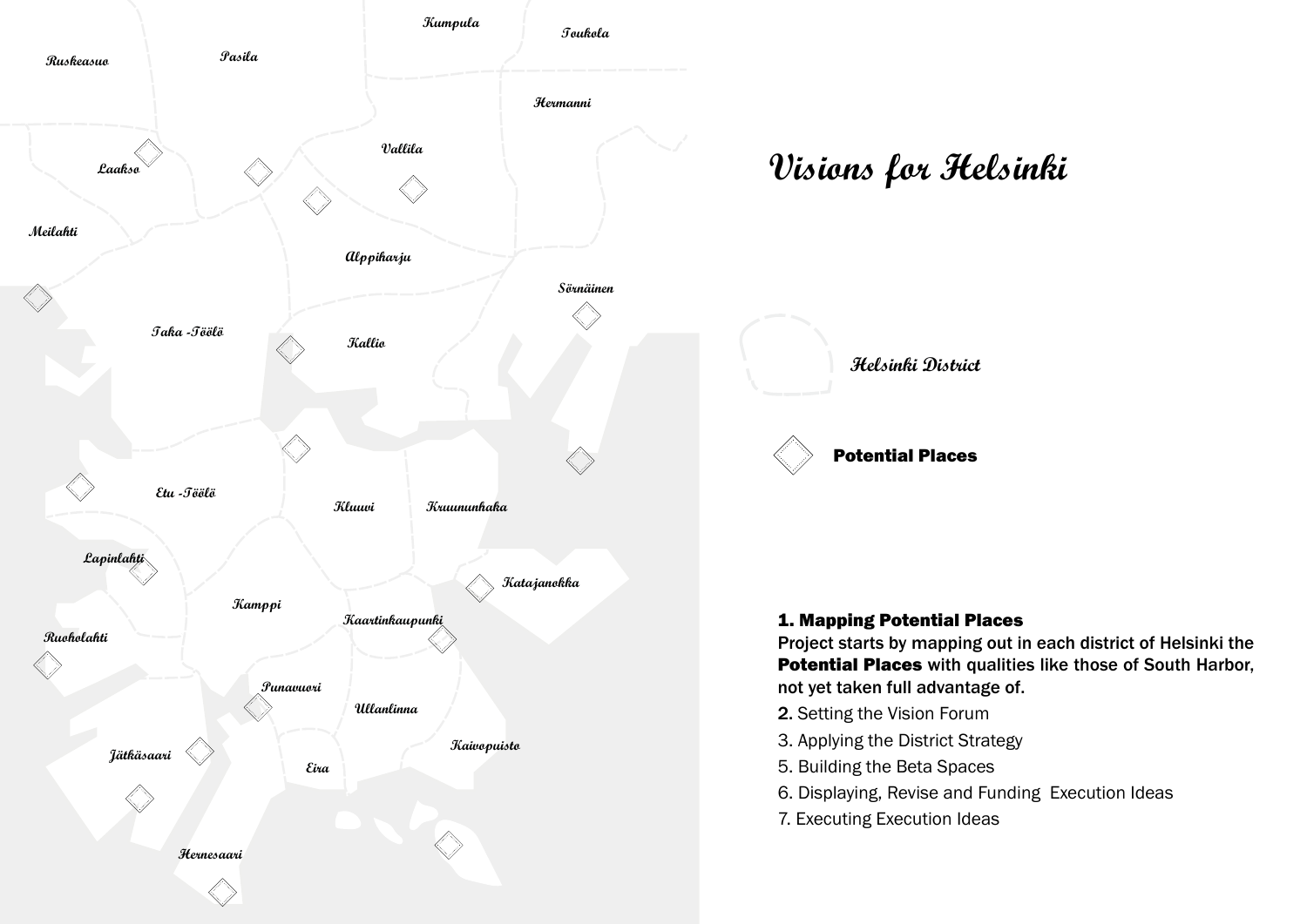

![](_page_3_Picture_1.jpeg)

### **Helsinki District**

![](_page_3_Picture_3.jpeg)

### Intervention Space

#### 1. Mapping Intervention Spaces

**Etelasatama** them the purpse of realizing the urban dreams of the district they represent. The possibilities of the Potential Places will be examined in South Harbor and turned into Intervention Spaces by giving

- 2. Setting the Vision Forum
- 3. Applying the District Strategy
- 5. Building the Beta Spaces
- 6. Displaying, Revise and Funding Intervention Ideas
- 7. Executing Execution Ideas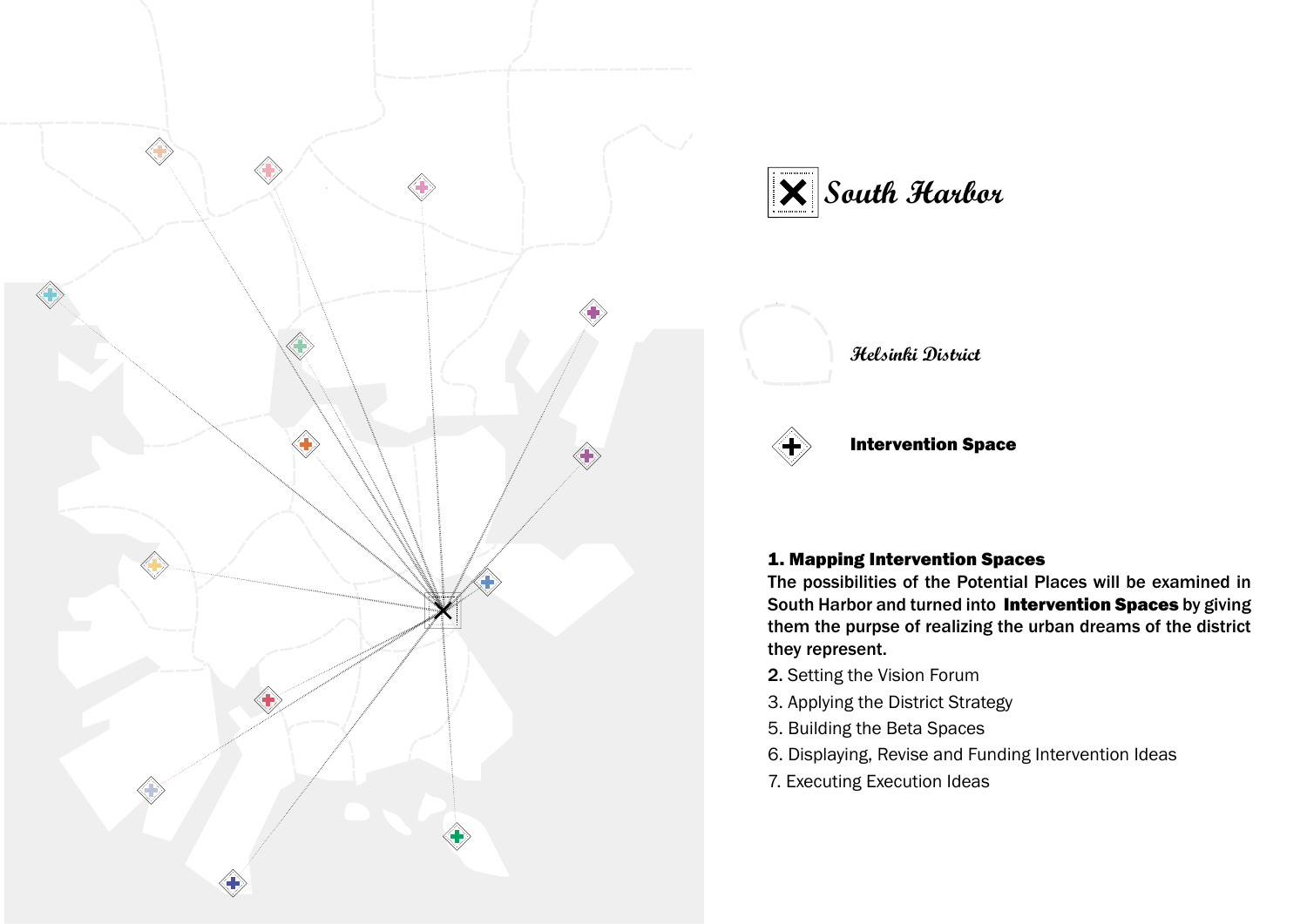![](_page_4_Figure_0.jpeg)

![](_page_4_Picture_1.jpeg)

1. Mapping potential Intervention Spaces

# 2. Setting the Vision Forum

South Harbor will facilitate a common interaction platform to display and discuss the ideas for Intervention Spaces by providing equal infrastructure and spatial possibilities for each of the Helsinki districts.

- 3. Applying the District Strategy
- 4. Building the Beta Spaces
- 5. Displaying, Revise and Funding Intervention Ideas
- 6. Executing Execution Ideas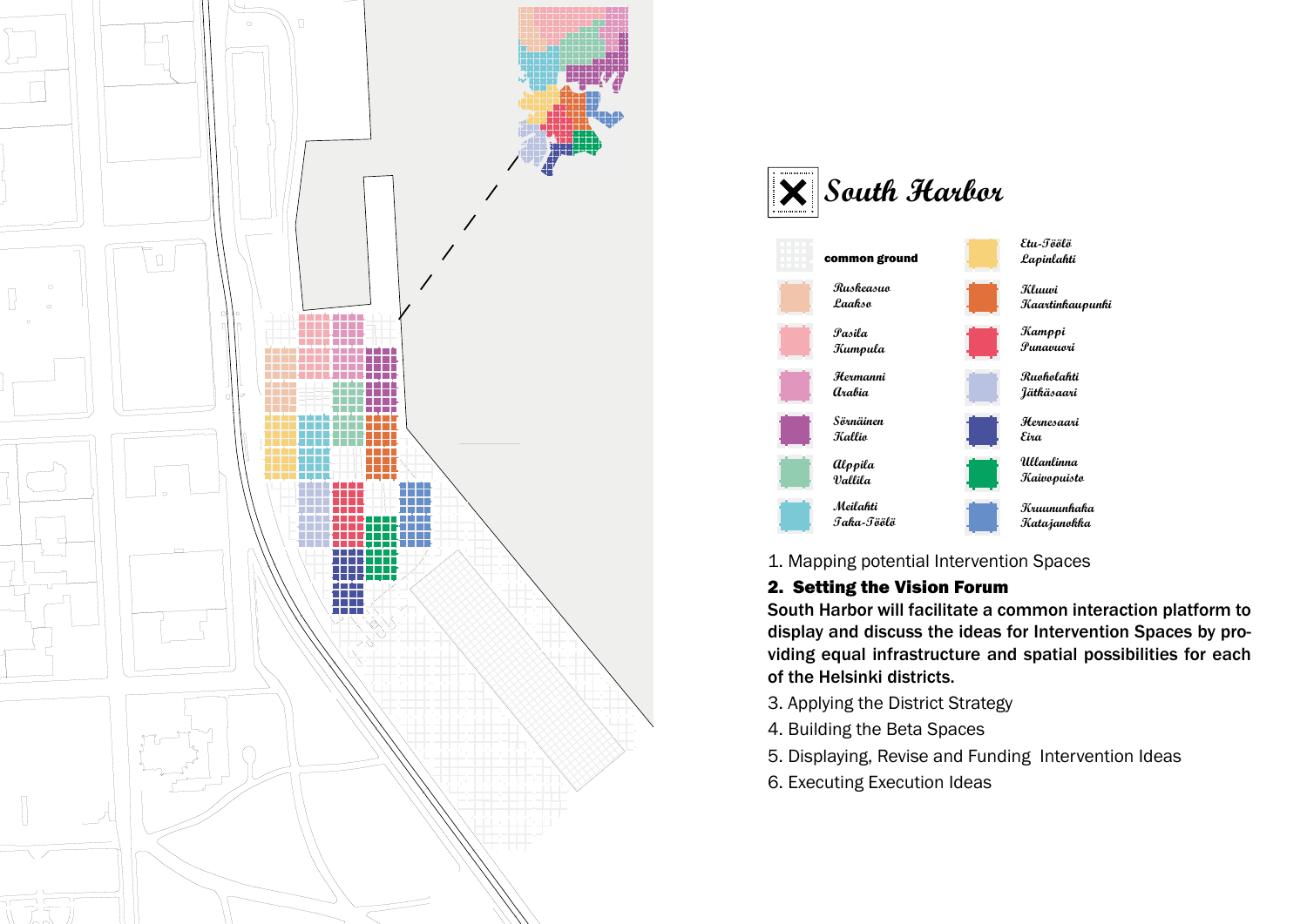![](_page_5_Figure_0.jpeg)

![](_page_5_Figure_1.jpeg)

1. Mapping potential Intervention Spaces

2. Setting the Vision Forum

# 3. Applying the District Strategy

The space provided for each district can be aquired by any groups Urban Groups that hold interest establishing a strategy specially targeted to meet the districts needs for the desand committing to their development. After presenting district strategy with special locally targeted focus the Urban Group become responsible of managing the building and running of the Beta Space that will serve as a interacting platform for all ideas presented for the use of the Intervention space.

- 4. Building the Beta Spaces
- 5. Displaying, Revise and Funding Intervention Ideas
- 6. Executing Intervention Ideas